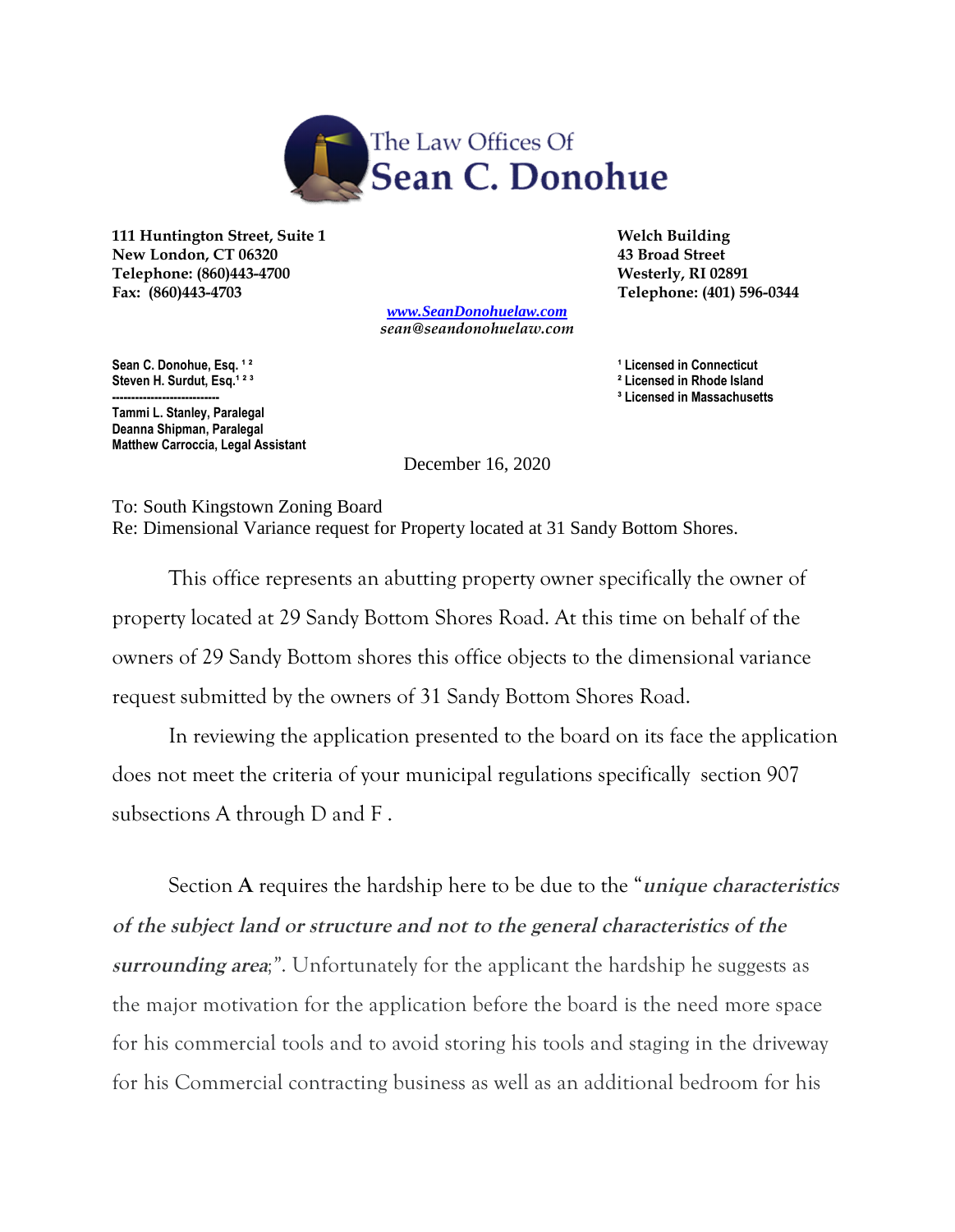children. As this is a residential dwelling with no commercial uses allowed the storage of the applicants commercial materials including staging and tools related to the applicants contracting business is not an allowed use per your zoning regulations. The storing of commercial tools and staging is not allowed on the site even if inside of a garage.

Further the current owner purchased the property in 2017 and appears to have made extensive modifications, and is now suggesting the variance is needed to allow for an additional bedroom. Unfortunately for the applicant this is not a condition created by the unique characteristics of the subject land or structure as is required by statute but instead by the personal; choices of the applicant. The applicant has also only owned this property since 2017 and was aware of the size and shape of the property at that time. Accordingly the application on its face does not state a claim for which relief can be granted under your ordinance.

Section **B** requires that *"***said hardship is not the result of any prior action of the applicant and does not result primarily from the desire of the applicant to realize greater financial gain".** And as before the application on its face fails to show that the applicants actions did not create the hardship from which relief is granted. In fact the application suggests that the applicant in storing his commercial materials including staging and tools for his commercial contracting business at the residence has in fact created the hardship from which relief is sought. The applicant also in purchasing the home in 2017 was well aware of the number of bedrooms in the home and the lack of a garage and thus created the hardships now alleged, in that each child does not have an individual bedroom. Also the applicant's plans show two additional bedrooms one of which is labeled master bedroom, and a master bath being constructed on the property yet the applicant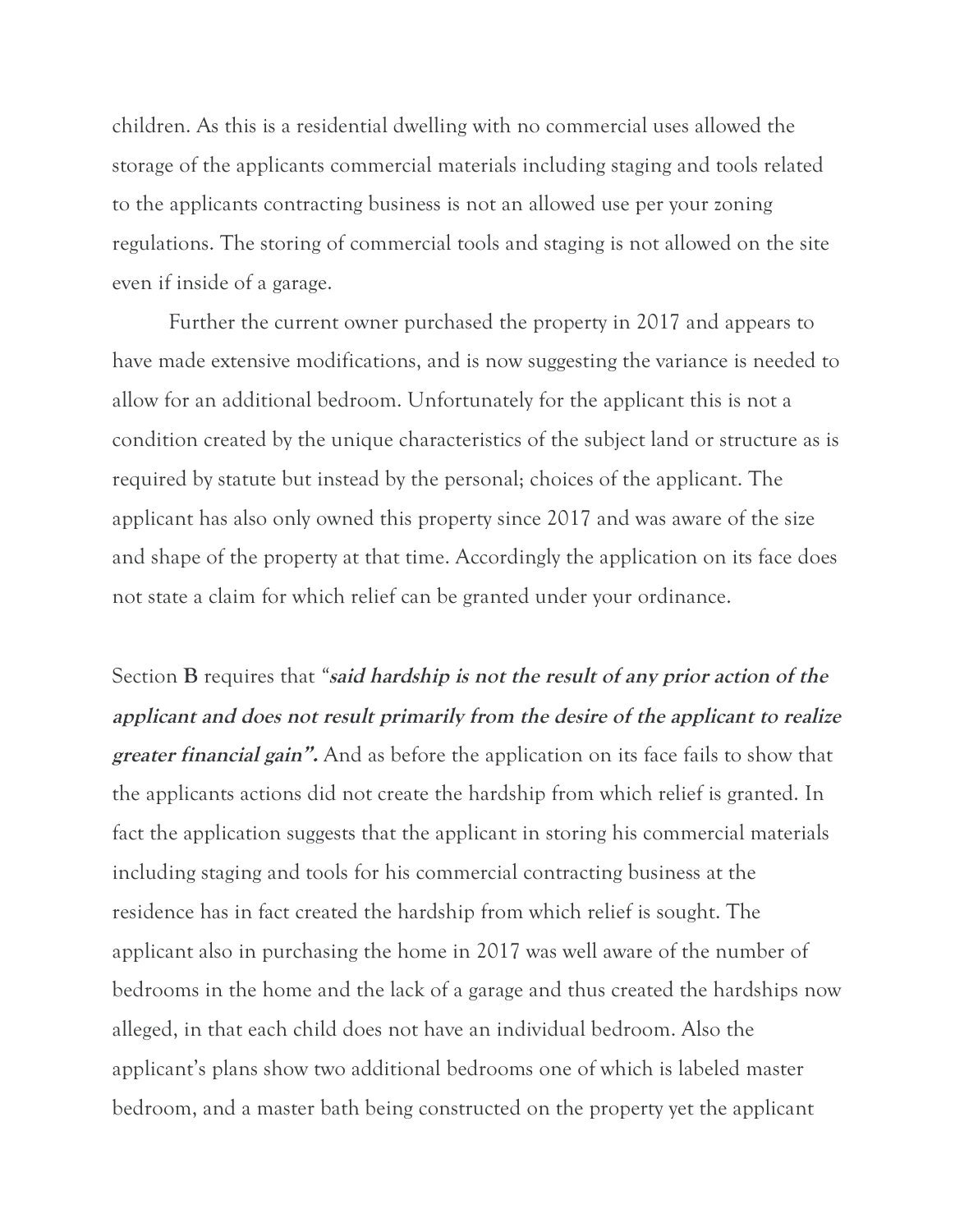states that he only needs one additional bedroom for one additional child, this inconsistency is troubling.

## Section **C** requires in "**granting of the requested variance will not alter the general characteristic of the surrounding area or impair the intent or purpose of this Zoning Ordinance or the Comprehensive Plan of the Town***".*

In doing a visual review of the neighborhood located along Sandy Bottom shore drive it is a planned neighborhood where-in the lots were all laid out at the same time. Since that time in the early 90s when the lots were laid out no other properties along Sandy Bottom Shore drive appear to have obtained variances. In fact it appears that only two houses on the road have a garage, and in both cases the garage is set back from the front of the home and in one case the garage is detached. No other home has an attached garage that is accessible from the front of the structure. Most importantly both garages appear to be within the building envelope of the respective lots.

Further each residence on Sand bottom Shore road appears to be centered on its respective lot to create a unified look in the neighborhood something that the application here would dramatically impact. To further maintain continuity in the neighborhood each of the structures is located 25 feet of the property line.

 Adding a structure that is two stories tall and is 22ft by 30 feet to an existing home that is only 24 feet wide by 40 feet long is certainly more than the least amount of relief necessary, and will dramatically change the look of the structure by adding 22 feet to the 40 feet of structure currently at the site facing the road. The addition of the 22 feet of two story structure will certainly change the nature of a neighborhood that is located at the end of a Culd-de-sac.